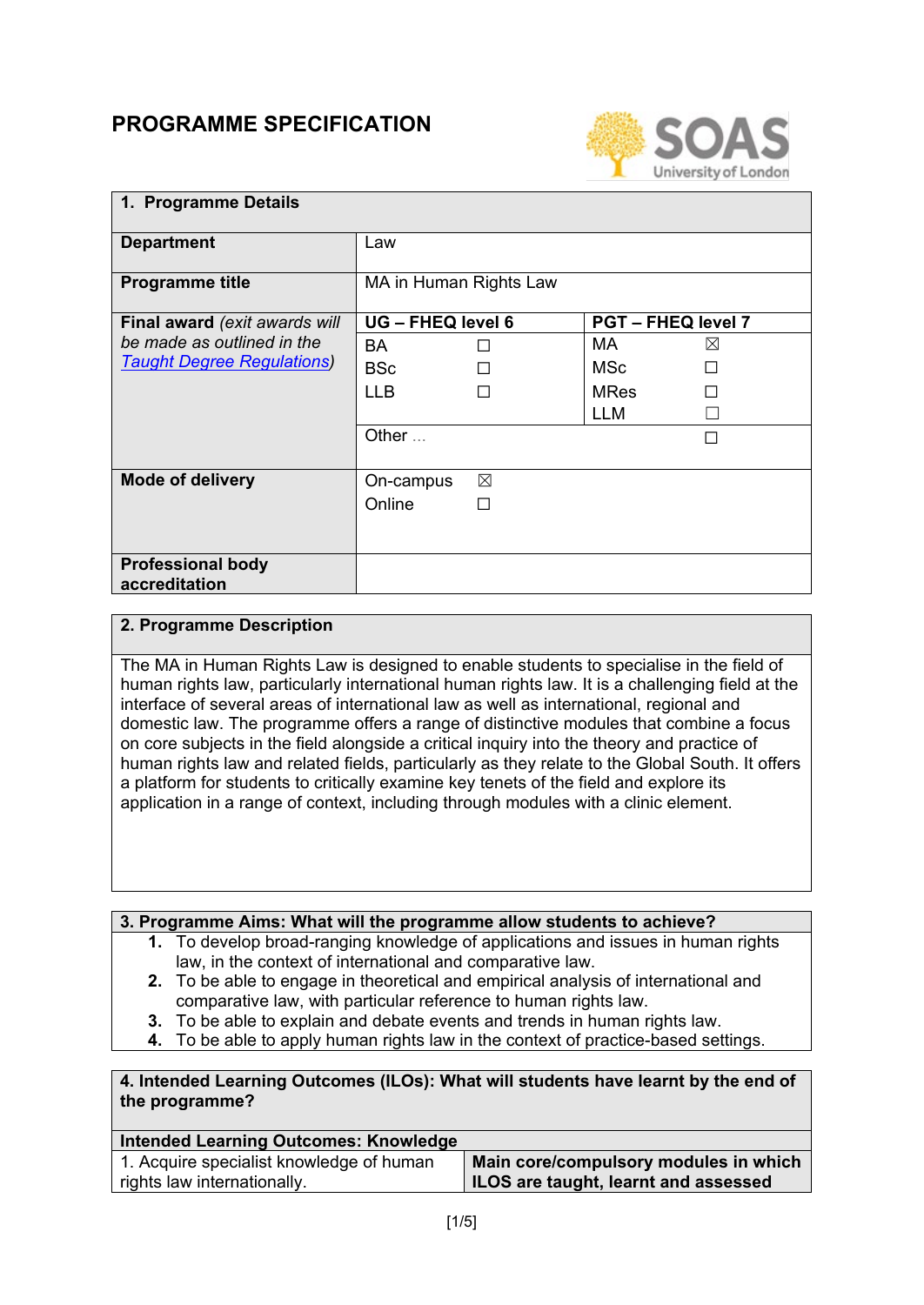| 2. This includes, but is not necessarily<br>limited to, knowledge and understanding of<br>the following:<br>the theoretical and practical<br>$\bullet$<br>underpinnings of human rights law<br>internationally;<br>the context in which law is made,<br>$\bullet$<br>interpreted, adjudicated and<br>amended;<br>the role played by law, particularly<br>human rights law in different<br>situations at the national, regional<br>and international level;<br>the role and functions of legal<br>institutions in dealing with human<br>rights;<br>the weight and significance of<br>different sources and<br>methodologies.<br>3. Develop knowledge of how to locate<br>relevant materials and assess their<br>relevance and/or importance. | Presessional module, 'Preliminary Law,<br>Legal Reasoning and Legal Methods'<br><b>MA Dissertation in Law</b><br>International Protection of Human Rights                                                                                  |
|---------------------------------------------------------------------------------------------------------------------------------------------------------------------------------------------------------------------------------------------------------------------------------------------------------------------------------------------------------------------------------------------------------------------------------------------------------------------------------------------------------------------------------------------------------------------------------------------------------------------------------------------------------------------------------------------------------------------------------------------|--------------------------------------------------------------------------------------------------------------------------------------------------------------------------------------------------------------------------------------------|
| <b>Typical Teaching Methods</b>                                                                                                                                                                                                                                                                                                                                                                                                                                                                                                                                                                                                                                                                                                             | <b>Typical Assessment Methods</b>                                                                                                                                                                                                          |
| Through attendance in all classes,<br>independent and group study, class<br>preparation, and presentations.<br>Through in course<br>٠<br>lectures/seminars.<br>Through practical application,<br>particularly research projects, in<br>modules with clinical elements.<br>In some subjects through non-<br>assessed as well as assessed<br>coursework.                                                                                                                                                                                                                                                                                                                                                                                      | Through unseen examinations, long<br>essays, written course work, seminar<br>presentations, reflective diaries and<br>dissertations.                                                                                                       |
| Intended Learning Outcomes: Intellectual (thinking) skills                                                                                                                                                                                                                                                                                                                                                                                                                                                                                                                                                                                                                                                                                  |                                                                                                                                                                                                                                            |
| 1. Develop rigor in analysis and assessment<br>of legal arguments.<br>2. Develop the ability to understand,<br>summarise and critically assess differing<br>perspectives on theoretical debates.<br>3. Develop independence of thought and<br>the confidence to challenge accepted<br>wisdom.<br>4. Learn to identify issues and formulate<br>questions for further research through<br>independent work.<br>5. By bringing to bear their own previous<br>experiences and knowledge in addressing<br>legal issues in an interdisciplinary manner.                                                                                                                                                                                           | Main core/compulsory modules in which<br>ILOS are taught, learnt and assessed<br>Presessional module, 'Preliminary Law,<br>Legal Reasoning and Legal Methods'<br><b>MA Dissertation in Law</b><br>International Protection of Human Rights |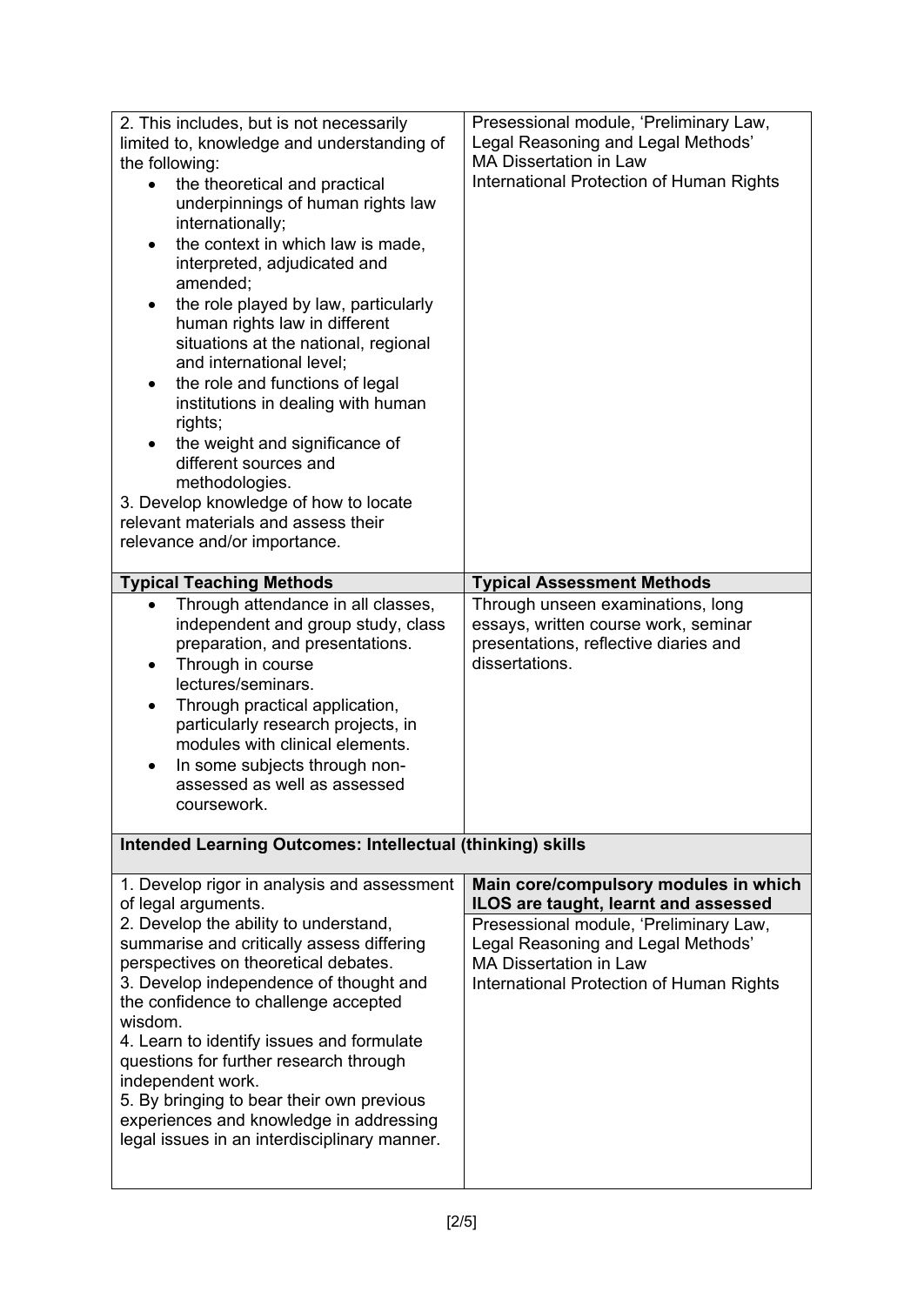| <b>Typical Teaching Methods</b>                                                                                                                                                                                                                                                                                                                                                                                                                                                                                                                                                                                                                                                                                                                                                             | <b>Typical Assessment Methods</b>                                                                                                                         |  |
|---------------------------------------------------------------------------------------------------------------------------------------------------------------------------------------------------------------------------------------------------------------------------------------------------------------------------------------------------------------------------------------------------------------------------------------------------------------------------------------------------------------------------------------------------------------------------------------------------------------------------------------------------------------------------------------------------------------------------------------------------------------------------------------------|-----------------------------------------------------------------------------------------------------------------------------------------------------------|--|
| Through modules which introduce<br>information and ideas that need to be<br>assessed critically and analysed in<br>context. Students are encouraged not<br>simply to summarise evidence and<br>arguments but also to develop their<br>own assessments as to the relative<br>value of different<br>strategies/arguments/evidence.<br>Through independent dissertation and<br>course work which entails selecting,<br>designing and refining topics [with<br>advice and assistance from supervisors<br>and convenors] and elaborating precise<br>research questions/hypotheses.<br>Through the structure and content of<br>٠<br>modules of an interdisciplinary nature.<br>Through student led learning, including<br>in partnership with organisations in<br>modules with clinical elements. | Through unseen examinations, long<br>essays, written course work, seminar<br>presentations, reflective diaries and<br>dissertations.                      |  |
| <b>Intended Learning Outcomes: Subject-based practical skills</b>                                                                                                                                                                                                                                                                                                                                                                                                                                                                                                                                                                                                                                                                                                                           |                                                                                                                                                           |  |
| Develop the ability to:<br>Write clear research essays and<br>$\bullet$                                                                                                                                                                                                                                                                                                                                                                                                                                                                                                                                                                                                                                                                                                                     | Main core/compulsory modules in which<br>ILOS are taught, learnt and assessed                                                                             |  |
| dissertations.<br>Research in a variety of specialised<br>٠<br>research libraries and institutes and<br>online, and retrieve, sift and select<br>information from a variety of<br>sources.<br>Present seminar papers and defend<br>the arguments therein.<br>Discuss ideas introduced during<br>seminars.<br>Develop essay and dissertation<br>research questions.<br>Read legal source materials<br>$\bullet$<br>efficiently and critically.<br>Present legal arguments in moots<br>and debates.<br>Engage in legal research and<br>advocacy with external partners in<br>the context of modules with a clinic<br>element.                                                                                                                                                                 | Presessional module, 'Preliminary Law,<br>Legal Reasoning and Legal Methods'<br><b>MA Dissertation in Law</b><br>International Protection of Human Rights |  |
| <b>Typical Teaching Methods</b>                                                                                                                                                                                                                                                                                                                                                                                                                                                                                                                                                                                                                                                                                                                                                             | <b>Typical Assessment Methods</b>                                                                                                                         |  |
| Through seminar discussion and<br>interactive teaching methods.                                                                                                                                                                                                                                                                                                                                                                                                                                                                                                                                                                                                                                                                                                                             | Through unseen examinations, long<br>essays, written course work, seminar                                                                                 |  |

 $\overline{\phantom{a}}$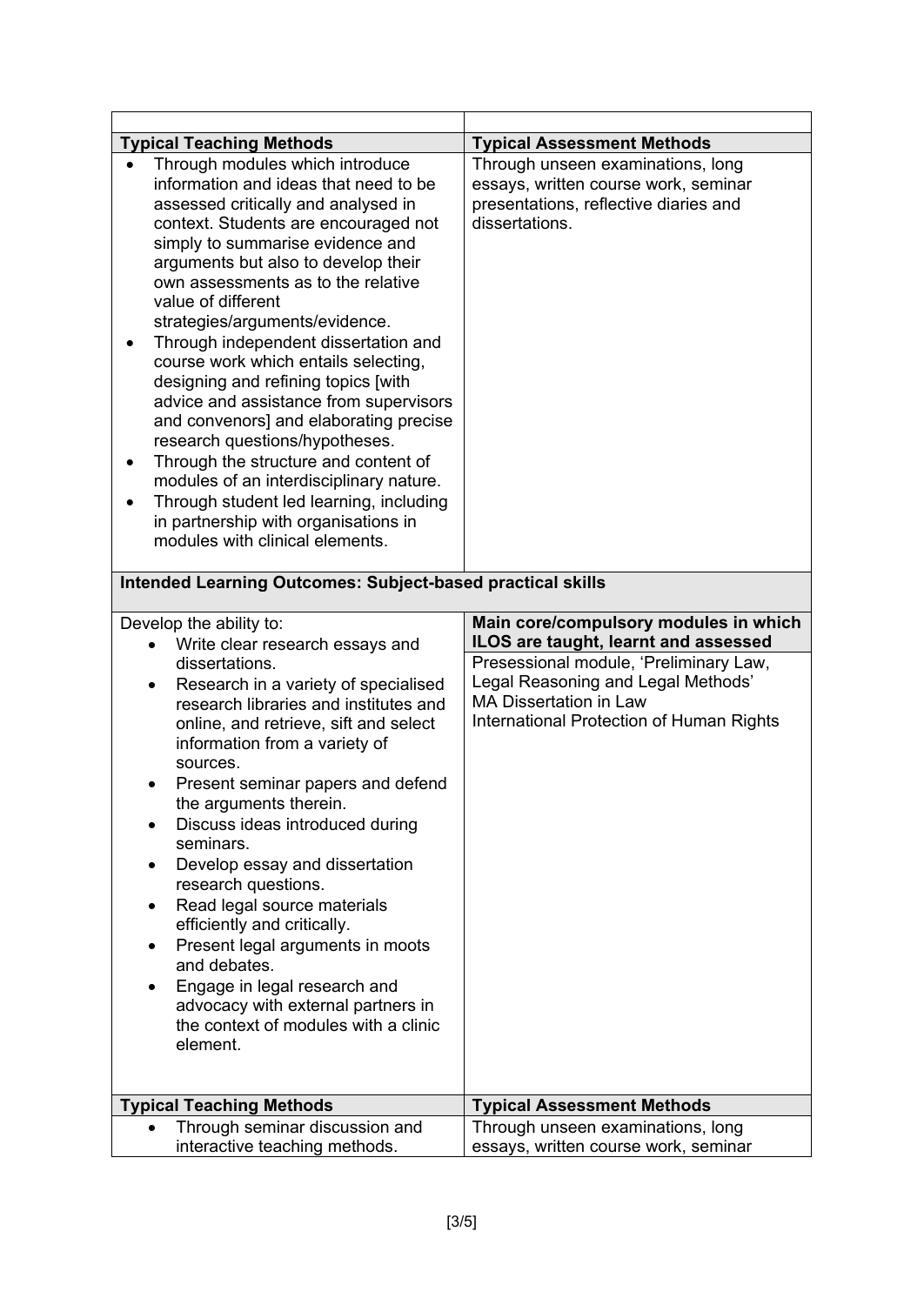| Through regular seminar<br>$\bullet$<br>presentations.<br>Through independent work for<br>essays/dissertations, including<br>departmental guidance notes and<br>meetings with supervisor.<br>Through required regular readings or<br>$\bullet$<br>use of other media for weekly<br>seminar discussions.<br>Through the writing of long essays<br>and dissertations.<br>Through the holding of moots and/or<br>debates in the law and legal method<br>seminars and in some of the taught<br>courses.<br>Through engagement with partner<br>organisations as part of the modules<br>with a clinic element. | presentations, reflective diaries and<br>dissertations.                                                                                                   |  |  |
|----------------------------------------------------------------------------------------------------------------------------------------------------------------------------------------------------------------------------------------------------------------------------------------------------------------------------------------------------------------------------------------------------------------------------------------------------------------------------------------------------------------------------------------------------------------------------------------------------------|-----------------------------------------------------------------------------------------------------------------------------------------------------------|--|--|
| <b>Intended Learning Outcomes: Transferable skills</b>                                                                                                                                                                                                                                                                                                                                                                                                                                                                                                                                                   |                                                                                                                                                           |  |  |
| The programme will enable students to:<br>1. Communicate effectively in writing.                                                                                                                                                                                                                                                                                                                                                                                                                                                                                                                         | Main core/compulsory modules in which<br>ILOS are taught, learnt and assessed                                                                             |  |  |
| 2. Structure and communicate ideas and<br>arguments effectively both orally and in<br>writing.<br>3. Read and comprehend significant<br>quantities of reading rapidly and effectively<br>and develop critical faculties.<br>4. Find and use a variety of written and<br>digital materials, especially legal materials,<br>in libraries and research institutes.<br>5. Present (non-assessed) material orally.<br>6. Develop teamwork skills.                                                                                                                                                             | Presessional module, 'Preliminary Law,<br>Legal Reasoning and Legal Methods'<br><b>MA Dissertation in Law</b><br>International Protection of Human Rights |  |  |
| <b>Typical Teaching Methods</b>                                                                                                                                                                                                                                                                                                                                                                                                                                                                                                                                                                          | <b>Typical Assessment Methods</b>                                                                                                                         |  |  |
| Through preparation for seminars,<br>writing for long essays and other<br>course work, dissertation and<br>examinations.<br>Through individual and/or joint<br>٠<br>seminar presentations and class<br>participation.<br>Through preparation for seminars,<br>through discussion in seminars,<br>through correction of course work by<br>tutors and through preparation of<br>answers to exam questions.<br>Through clinical teaching methods,<br>including work with partner<br>organisations.<br>Through the formation of study<br>groups.                                                             | Through unseen examinations, long<br>essays, written course work, seminar<br>presentations, reflective diaries and<br>dissertations.                      |  |  |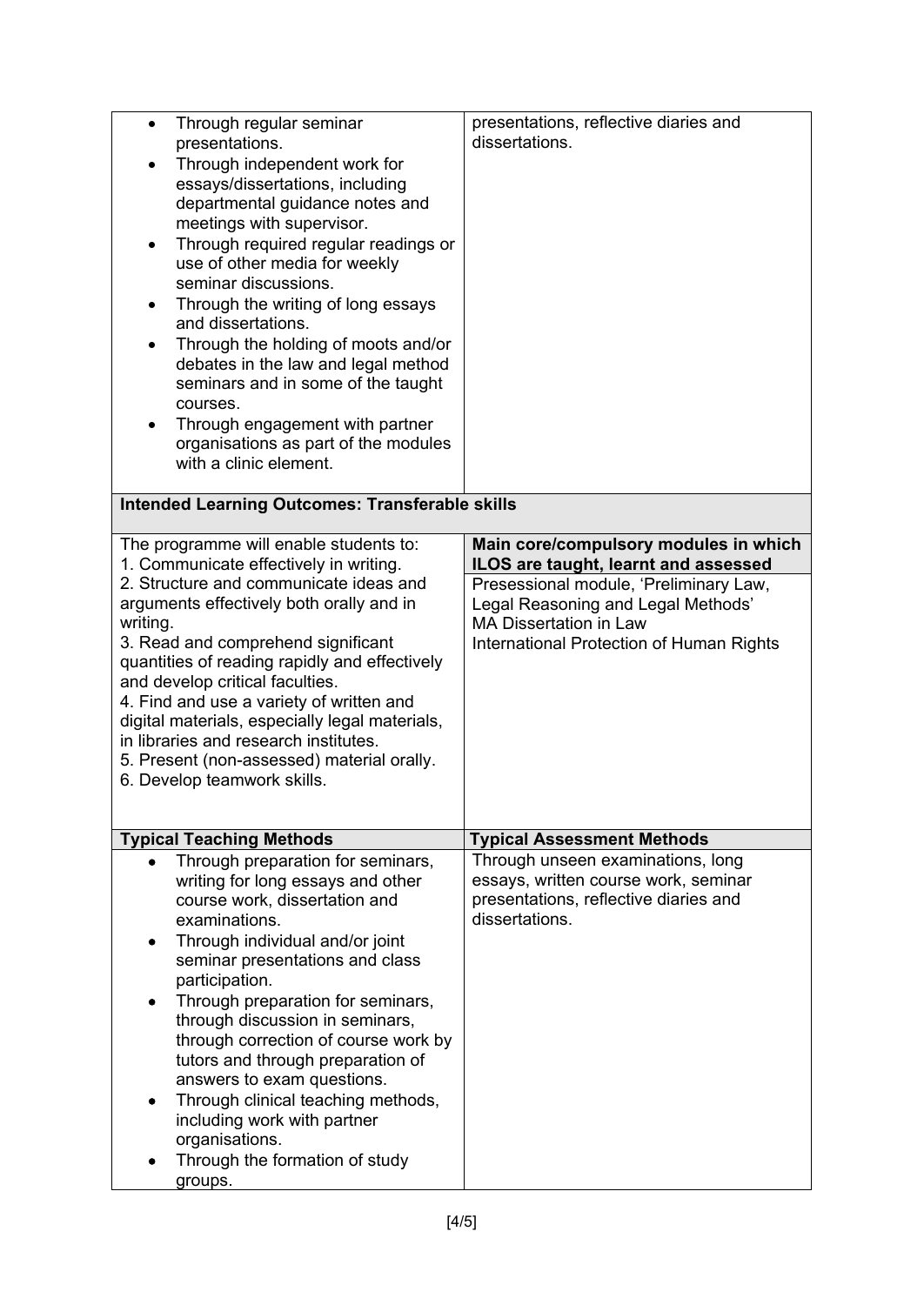## **5. Study skills**

MA students are required to attend a presessional course, 'Preliminary Law, Legal Reasoning and Legal Methods', which provides students wishing to study law at a postgraduate level in the University of London with an introduction to law, legal method and associated skills and techniques.

### **6. Diversity and inclusion**

The programme offers a range of modules with both theoretical and practical elements and diverse teaching methods, including student led teaching and clinical teaching, that speak to diverse backgrounds and experiences as well as modes of learning. Assessment combines a range of methods that enable students to demonstrate written and oral skills and accommodate different modes of showing both knowledge and various intellectual and subject-based skills.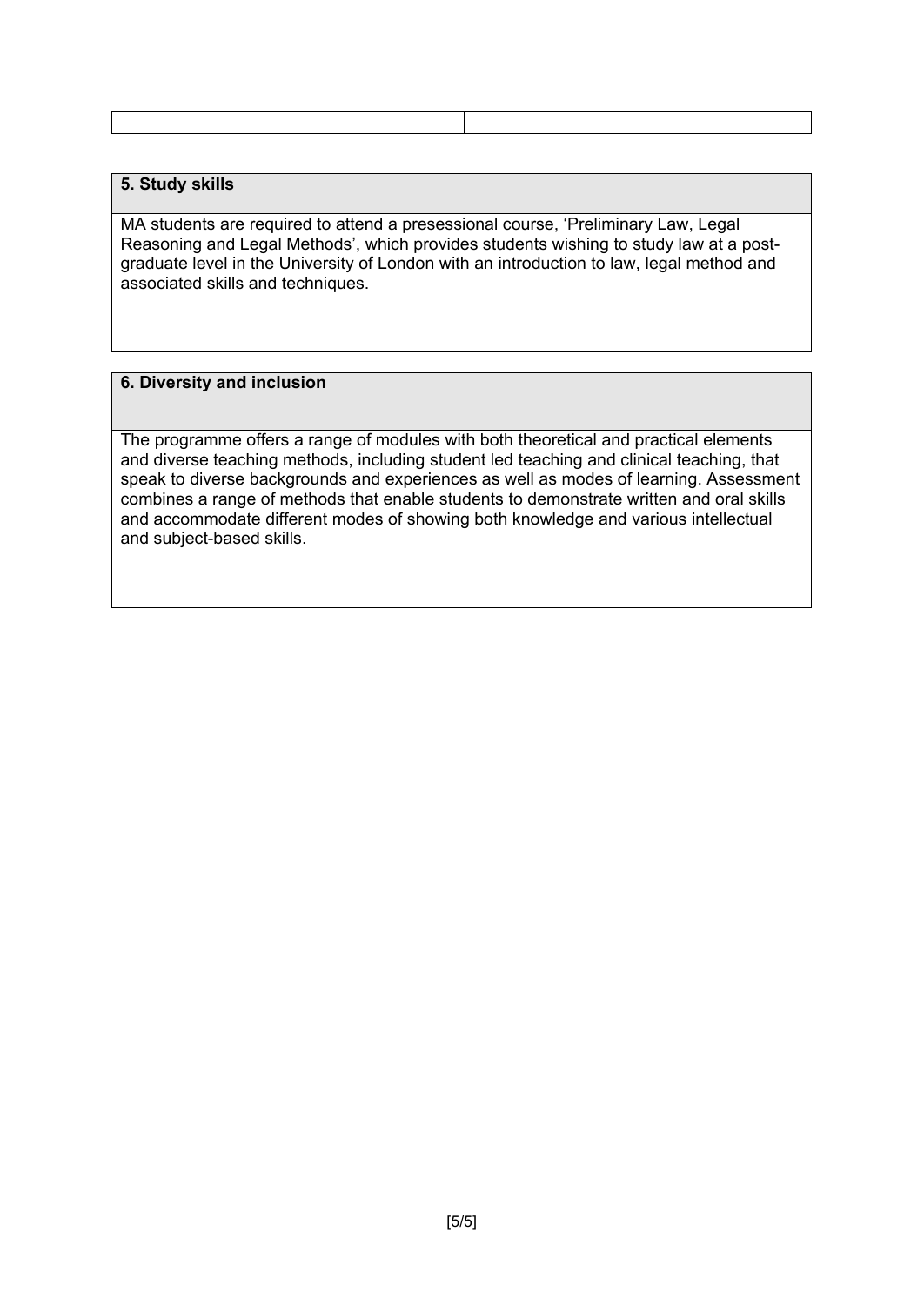### **MA Human Rights Law**

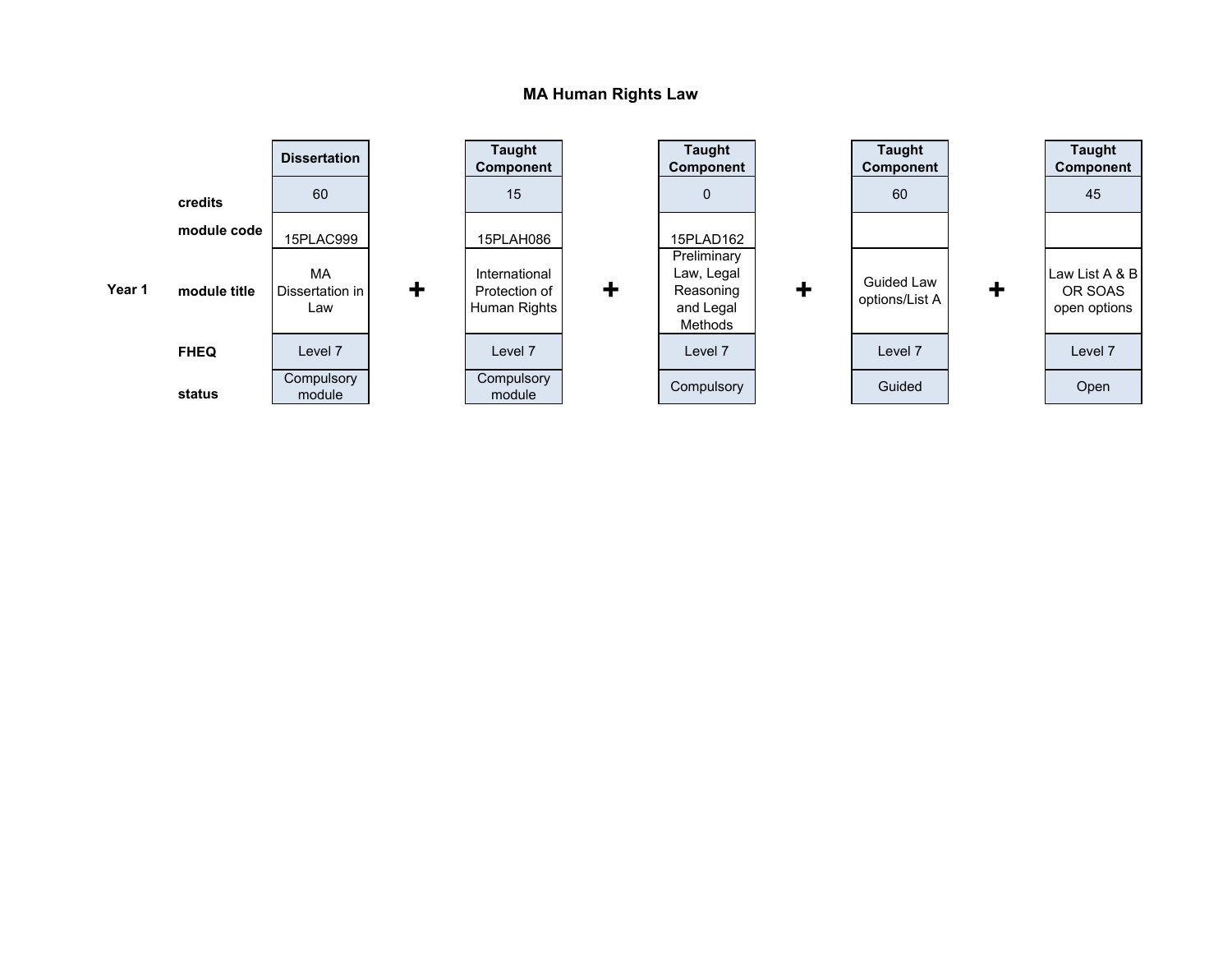#### **Dissertation**

Students must complete a Dissertation (12,000 words) in Law, which should be on a topic relating to their chosen MA specialism.

| <b>Module</b>          | Code      | <b>Credits</b> | Term |
|------------------------|-----------|----------------|------|
|                        |           |                | Full |
| MA Dissertation in Law | 15PLAC999 | 60             | Year |

#### **Taught Component**

Students take the following compulsory modules

| Module                                             | Code      | <b>Credits</b> | Term   |
|----------------------------------------------------|-----------|----------------|--------|
| Preliminary Law, Legal Reasoning and Legal Methods | 15PLAC162 |                | Term 1 |
| International Protection of Human Rights (15Cr)    | 15PLAH086 | 15             | Term 1 |

AND

Choose modules from **List A** to the value of 60 credits

Choose modules from **List A or List B OR from Postgraduate Open Options** to the value of 45 credits

# **List A (subject to availability)**

| <b>Module</b>                                   | Code      | <b>Credits</b> | <b>Term</b> |
|-------------------------------------------------|-----------|----------------|-------------|
| Law, Rights & Social Change                     | 15PLAH064 | 15             | Term 1      |
|                                                 |           |                | Full        |
| Human Rights of Women                           | 15PLAC112 | 30             | Year        |
| International Migration Law                     | 15PLAH068 | 15             | Term 2      |
| International Refugee Law                       | 15PLAH069 | 15             | Term 1      |
| The Prohibition of Torture in International Law | 15PLAH075 | 15             | Term 2      |
| Business and Human Rights in the Global Economy | 15PLAH079 | 15             | Term 1      |

#### **List B (subject to availability)**

| <b>Module</b>                                               | Code      | <b>Credits</b> | <b>Term</b> |
|-------------------------------------------------------------|-----------|----------------|-------------|
|                                                             |           |                |             |
| Gender, Law and Society in The Middle East and North Africa | 15PLAH056 | 15             | Term 2      |
| Gender, Sexuality and Law: Selected Topics                  | 15PLAH061 | 15             | Term 2      |
| Gender, Sexuality and Law: Theories and Methodologies       | 15PLAH062 | 15             | Term 1      |
|                                                             |           |                | Full        |
| Human Rights and Islamic Law                                | 15PLAC150 | 30             | Year        |
|                                                             |           |                | Full        |
| International Commercial Arbitration                        | 15PLAC153 | 30             | Year        |
| International Investment Law                                | 15PLAH063 | 15             | Term 1      |
|                                                             |           |                | Full        |
| Law and Development in Africa                               | 15PLAC160 | 30             | Year        |
| Law and Society in Southeast Asia                           | 15PLAH049 | 15             | Term 2      |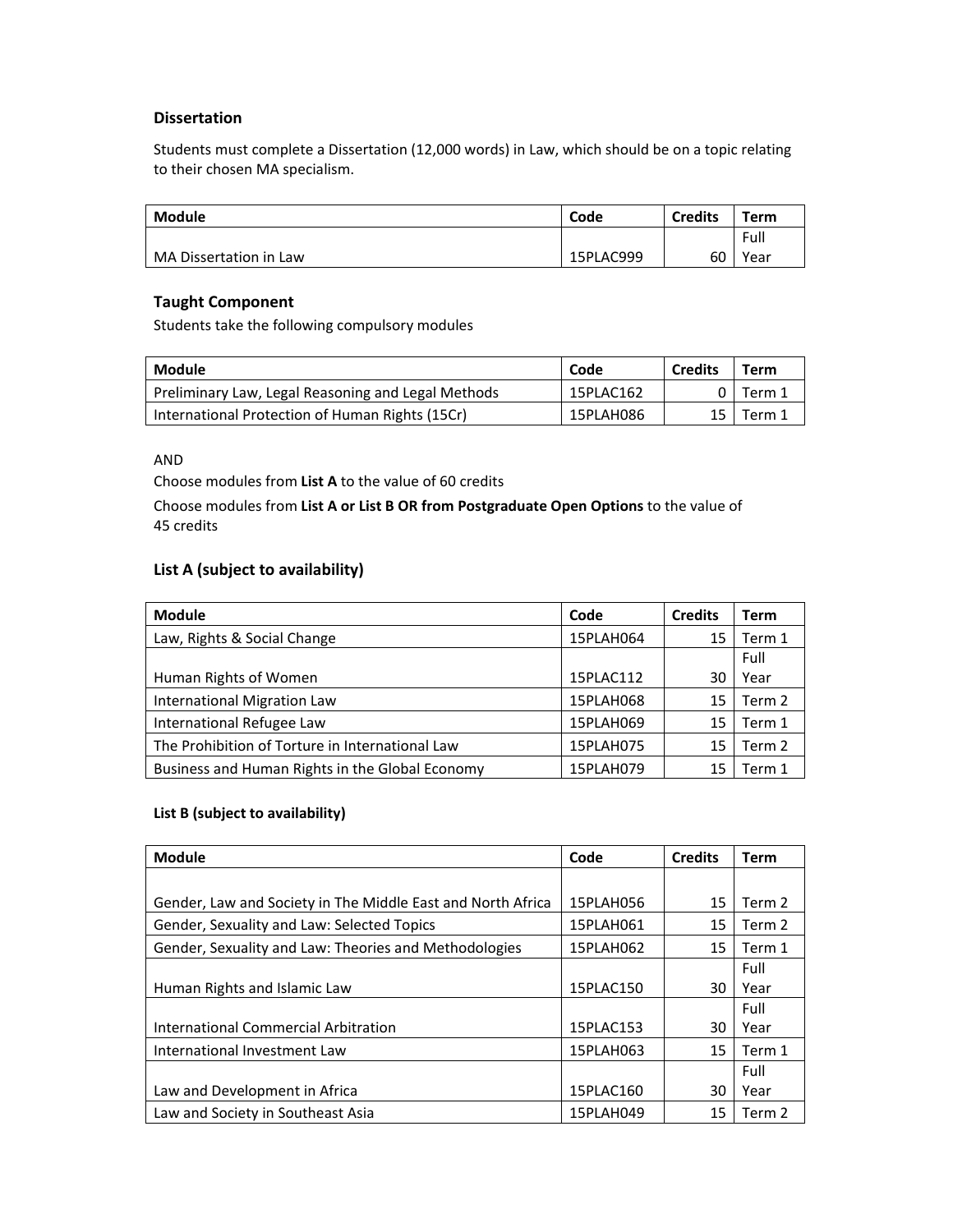| Law, Rights & Social Change                                 | 15PLAH064 | 15 | Term 1         |
|-------------------------------------------------------------|-----------|----|----------------|
| Preliminary Law, Legal Reasoning and Legal Methods          | 15PLAC162 | 0  | Term 1         |
| <b>International Migration Law</b>                          | 15PLAH068 | 15 | Term 2         |
| International Refugee Law                                   | 15PLAH069 | 15 | Term 1         |
|                                                             |           |    | Full           |
| Law, Religion, and the State in South Asia                  | 15PLAC129 | 30 | Year           |
| Law, Environment and Social Justice                         | 15PLAH067 | 15 | Term 1         |
| Colonialism, Empire and International Law                   | 15PLAH025 | 15 | Term 2         |
| Foundations of International Law                            | 15PLAH021 | 15 | Term 1         |
|                                                             |           |    | Full           |
| Human Rights of Women                                       | 15PLAC112 | 30 | Year           |
| <b>International Criminal Law</b>                           | 15PLAH055 | 15 | Term 1<br>Full |
| Law and Natural Resources                                   | 15PLAC126 | 30 | Year           |
| Law and Postcolonial Theory                                 | 15PLAH050 | 15 | Term 2         |
| The Law of Armed Conflict                                   | 15PLAH022 | 15 | Term 2         |
| Water Justice: Rights, Access and Movements (Law)           | 15PLAH044 | 15 | Term 1         |
| Law and Global Commons                                      | 15PLAH070 | 15 | Term 2         |
| International Environmental Law: Principles, Institutions & |           |    |                |
| Enforcement                                                 | 15PLAH073 | 15 | Term 1         |
| Biodiversity, Nature and Wildlife Law and Policy            | 15PLAH074 | 15 | Term 2         |
| Water and Development: Commodification, Ecology and         |           |    |                |
| Globalisation (Law)                                         | 15PLAH076 | 15 | Term 2         |
| Multinational Enterprises and the Law I                     | 15PLAH077 | 15 | Term 1         |
| Multinational Enterprises and the Law II                    | 15PLAH078 | 15 | Term 2         |
| Business and Human Rights in the Global Economy             | 15PLAH079 | 15 | Term 1         |
| Comparative Company Law                                     | 15PLAH080 | 15 | Term 2         |
| Israel, Palestine, and International Law (15Cr)             | 15PLAH081 | 15 | Term 2         |
| Palestine, Resistance, and the Law                          | 15PLAH082 | 15 | Term 2         |
| <b>Alternative Dispute Resolution I</b>                     | 15PLAH083 | 15 | Term 1         |
| Alternative Dispute Resolution II                           | 15PLAH084 | 15 | Term 2         |
| International laws on the use of force                      | 15PLAH020 | 15 | Term 2         |
| Gender and the Law of War                                   | 15PGNH005 | 15 | Term 1         |
| The Prohibition of Torture in International Law             | 15PLAH075 | 15 | Term 2         |
| Climate Change Law and Policy                               | 15PLAH085 | 15 | Term 2         |
| International Protection of Human Rights (15Cr)             | 15PLAH086 | 15 | Term 1         |
|                                                             |           |    |                |
| International Law: Contemporary Problems of World Order     | 15PFFH009 | 15 | Term 2         |
| Gender and the Law of Peace                                 | 15PGNH013 | 15 | Term 2         |
| <b>Islamic Family Law</b>                                   | 15PLAH087 | 15 | Term 2         |
| <b>Islamic Legal Theory</b>                                 | 15PLAH088 | 15 | Term 1         |
| Transnational Law, Finance and Technology                   | 15PLAH089 | 15 | Term 2         |
| Colonial Geographies of International Law                   | 15PLAH090 | 15 | Term 2         |
| Law and Society in The Middle East and North Africa         | 15PLAH091 | 15 | Term 1         |
|                                                             |           |    | Full           |
| Research Methods in Law                                     | 15PLAC181 | 30 | Year           |